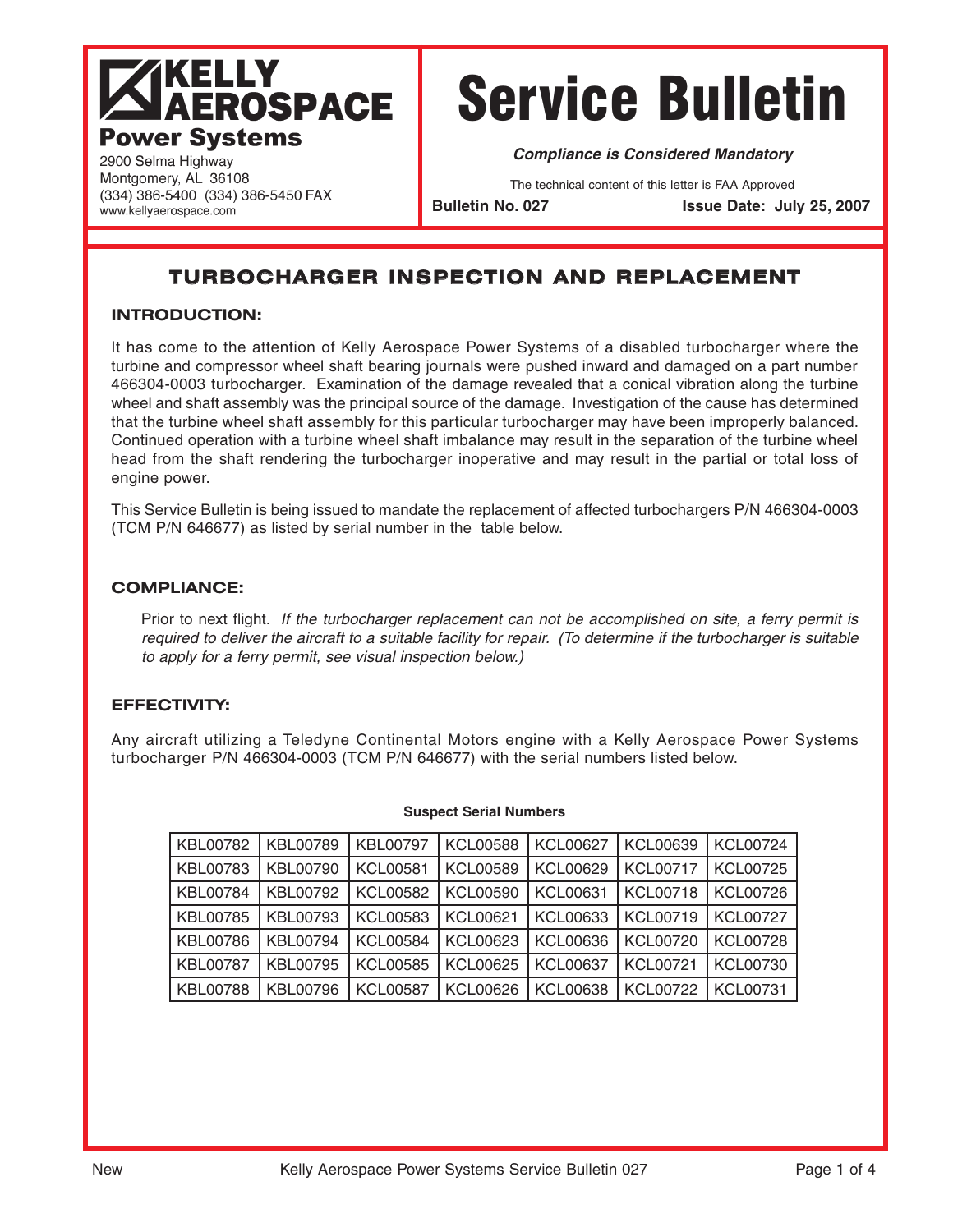#### **PROCEDURE:**

#### **CAUTION:**

This procedure must be performed by competent and qualified personnel familiar with engine and airframe maintenance activities that are specific to turbocharged aircraft.

#### **CAUTION:**

Do not depend on this Service Bulletin for gaining access to the aircraft or engine. This will require that you use the applicable manufacturers maintenance manuals or service instructions. In addition, any preflight or inflight operational checks require use of the appropriate AFM or POH.

This procedure has two steps. First, the visual inspection; the purpose is to determine if the turbocharger may be used and is suitable for the relocation of the aircraft. Second, the basic instructions to remove, replace, and check the turbocharger. See caution above. See Table on page 1 for serial numbers affected.



**Figure 1 - Turbocharger Installation**

#### **VISUAL INSPECTION:**

- 1. Access the aircraft turbochargers in accordance with the instructions in the aircraft maintenance manual.
- 2. Remove the compressor inlet ducts to expose the compressor wheels (see caution above). Refer to Figure 1.
- 3. Visually inspect each turbocharger through the compressor inlet for any signs of contact. Look for witness marks from the impeller wheel, giving careful attention to the outer edges of the wheel blades and the inner wall of the compressor housing. Contact marks on the housing from the wheel will appear as a burnishing on the inner wall. Grooves or gouges of any sort are cause for turbocharger replacement. Utilize supplemental lighting if needed to facilitate visual inspection. Refer to Figure 2, page 3.
- 4. If any anomalies are noted during the visual inspection, replace the turbocharger. If nothing appears in the visual inspection, the turbocharger is suitable to submit for a ferry permit. This will allow the aircraft to be relocated to qualified facility for turbocharger replacement.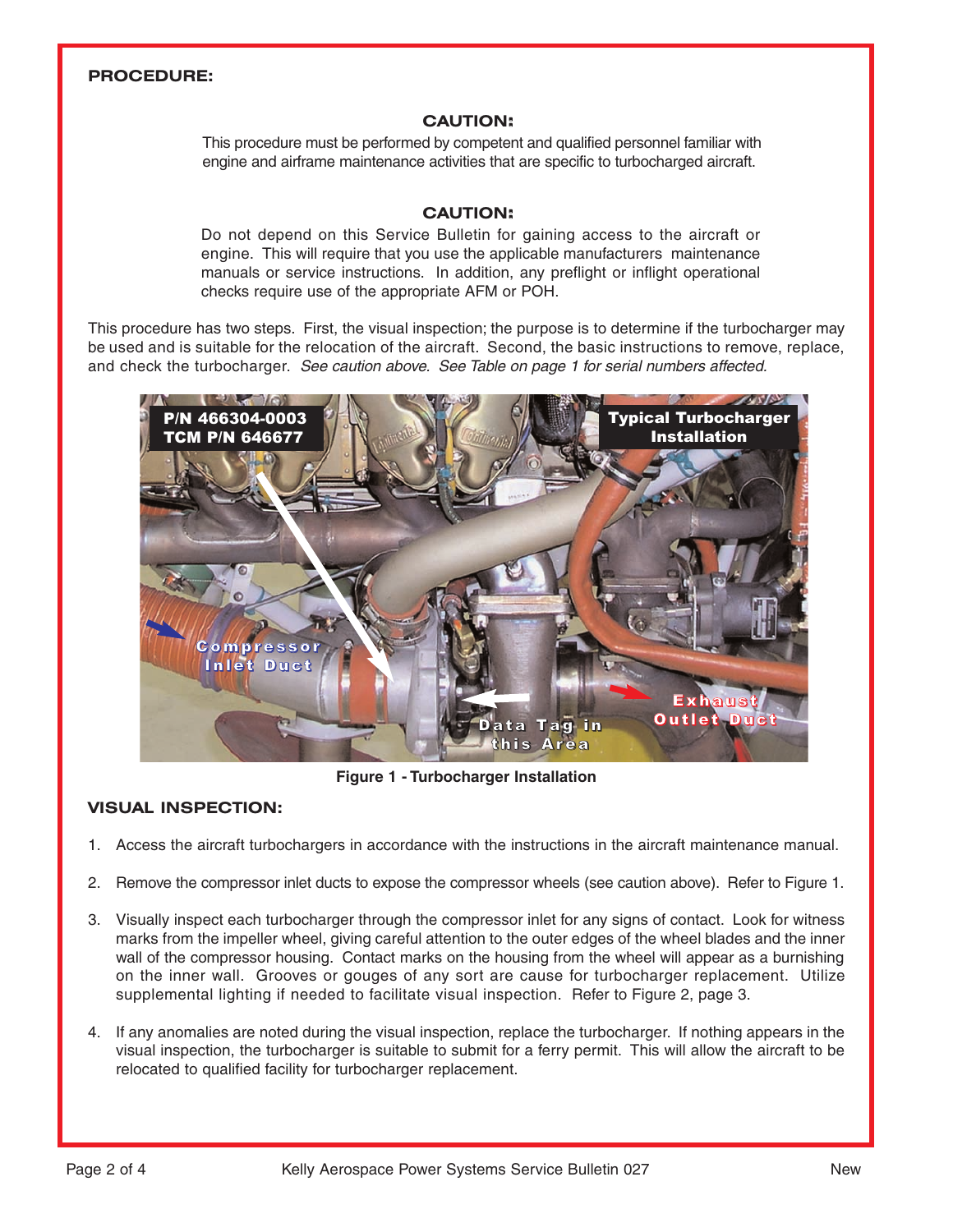

**Figure 2 - Turbocharger Inspection Points**

#### **TURBOCHARGER REPLACEMENT:**

- 1. The affected turbocharger P/N 466304-0003 (TCM P/N 646677) must be removed and replaced per the table shown on page 1. Each aircraft has two turbochargers. Check the data tag on each to identify whether the serial number of the turbocharger is one that is affected. When identification is made, remove the turbocharger from the aircraft. Removal must be in accordance with the aircraft and/or engine manufacturers maintenance manuals or service instructions. Contact the aircraft and/or engine manufacturer to determine the disposition of the suspect turbocharger and information regarding the return of the turbocharger(s). All warranty applications must be made through the aircraft and/or engine manufacturer. Refer to Fig 1 as required.
- 2. Upon replacement of the turbocharger, it is recommended that the inlet and outlet oil lines and drain can be flushed. Change the oil and oil filter in accordance with the aircraft and/or engine manufacturers maintenance manual or service instructions.
- 3. Utilizing the applicable aircraft and/or engine manufacturers maintenance manuals or service instructions, re-install the turbocharger assembly and connect the oil lines. Connect the turbocharger compressor inlet duct and coupling, torque the clamps to manufacturer specifications. Connect the exhaust outlet duct carefully, position and torque the "V" band clamp to manufacturer specifications. It is critical that a new gasket be installed at the oil drain adapter and installed and torqued down properly. An oil leak in this area may result in engine oil starvation and subsequent engine failure.

#### **RETURN TO SERVICE:**

#### **NOTE:**

Check for the latest publication issued by the applicable aircraft manufacturer regarding exact aircraft model, serial number and warranty procedures.

- 1. When the turbocharger has been replaced, the aircraft may now be prepared for return to service.
- 2. Refer to Kelly Aerospace Power Systems Service Bulletin 23 and perform the recommended turbocharger operational tests. This consists of turbocharger pre-lubrication, ground running tests, and and operational flight test. Make sure no air, exhaust, or oil leaks are present. Service Bulletin may be viewed or downloaded online via www.kellyaerospace.com.
- 4. Utilizing the applicable aircraft and engine manufacturers maintenance manuals, install any portion of the aircraft removed to gain access.
- 5. Upon successful completion of this service bulletin per the applicable compliance time listed on page 1, make an appropriate log book entry.